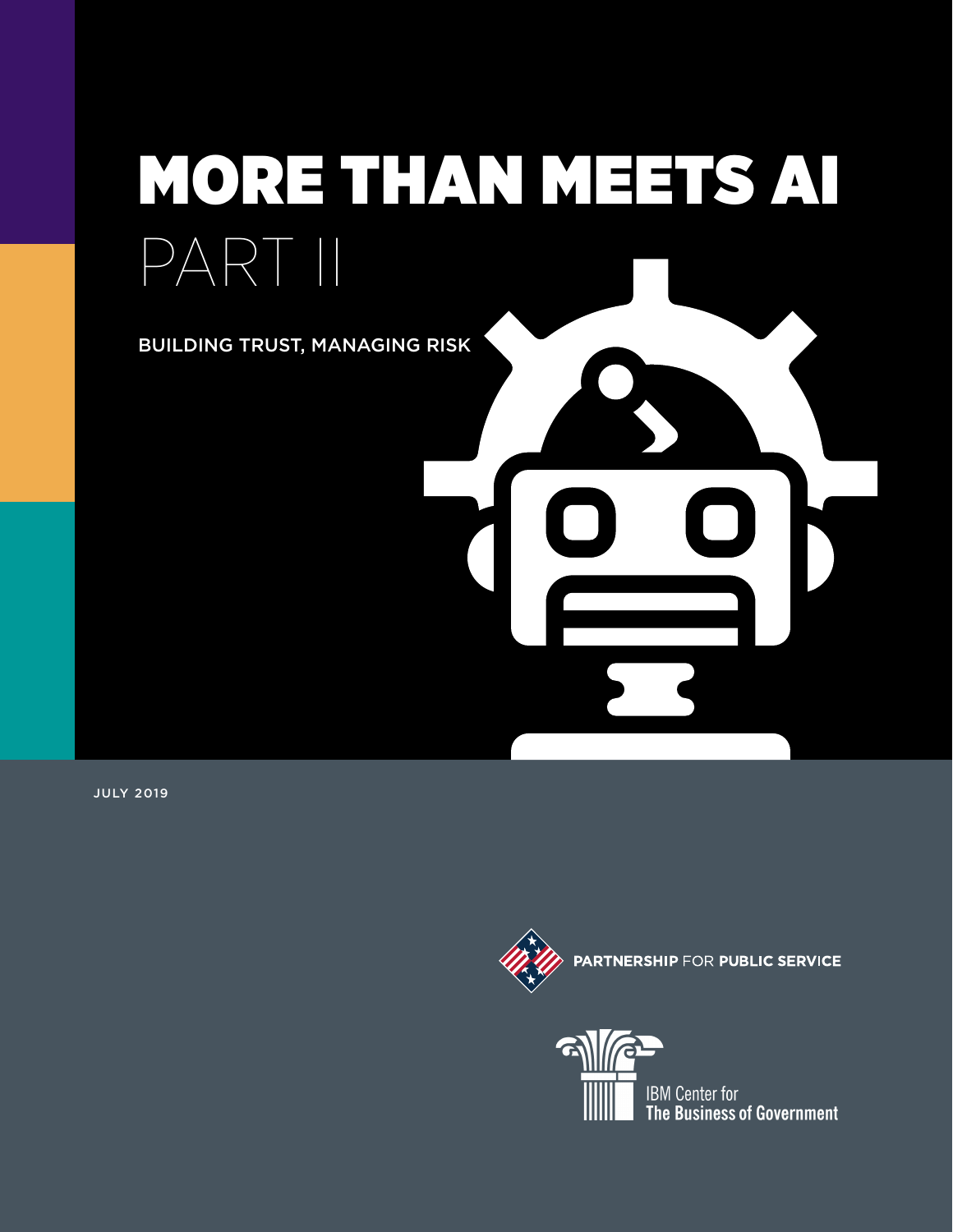**This white paper follows "More Than Meets AI: Assessing the Impact of Artificial Intelligence on the Work of Government," in which the Partnership for Public Service and the IBM Center for The Business of Government explored how the technology might affect federal employees. The experts we spoke with said automating administrative tasks will be one of AI's initial benefits. Over time, federal employees will spend less time on repetitive work and more of their workday on tasks that are core to their agencies' missions. If this prediction becomes reality, and given the increasing amount of information AI can collect and analyze, employees could focus more attention on tailoring services to customer needs. AI also is expected to change what skills are necessary to succeed in the federal workplace by bringing technical, digital and data literacy to the fore.**

**The Partnership for Public Service** is a nonpartisan, nonprofit organization that works to revitalize the federal government by inspiring a new generation to serve and by transforming the way government works. The Partnership teams up with federal agencies and other stakeholders to make our government more effective and efficient. We pursue this goal by:

- Providing assistance to federal agencies to improve their management and operations, and to strengthen their leadership capacity.
- Conducting outreach to college campuses and job seekers to promote public service.
- Identifying and celebrating government's successes so they can be replicated across government.
- Advocating for needed legislative and regulatory reforms to strengthen the civil service.
- Generating research on, and effective responses to, the workforce challenges facing our federal government.
- Enhancing public understanding of the valuable work civil servants perform.

#### **About the IBM Center for The Business of Government**

Through research stipends and events, the IBM Center for The Business of Government stimulates research and facilitates discussion of new approaches to improving the effectiveness of government at the federal, state, local and international levels. Since its creation in 1998, the Center has awarded research stipends to public management researchers in the academic and nonprofit communities that have resulted in nearly 350 reports—all of which are available on the Center's website at businessofgovernment.org.

#### **About IBM Global Business Services**

With consultants and professional staff in more than 160 countries globally, IBM Global Business Services is the world's largest consulting services organization. IBM Global Business Services provides clients with business process and industry expertise, a deep understanding of technology solutions that address specific industry issues, and the ability to design, build and run those solutions in a way that delivers bottom-line value. To learn more visit ibm.com.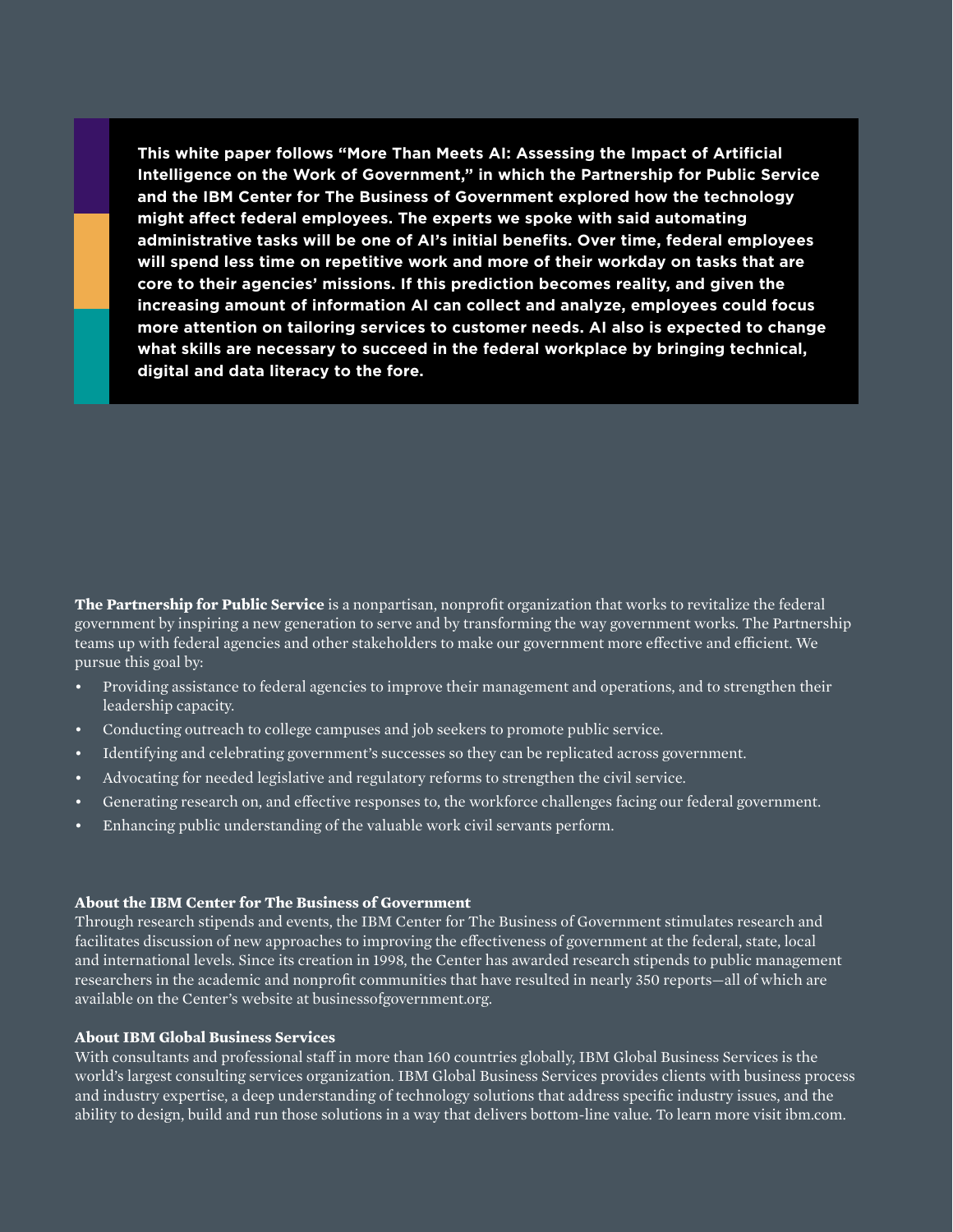# **Introduction**



Artificial intelligence has great potential to improve how the federal government works. AI can increase operational efficiency and effectiveness, free employees of repetitive tasks, uncover new data insights, and enhance service delivery to customers. While they take advantage of these benefits, federal agencies must also manage real and perceived risks associated with AI to build trust in these technologies.

Federal, state and local governments are embracing AI. Federal agencies use it to identify insider threats, support military deployment planning and scheduling, and answer routine immigration questions. Agencies are considering additional uses that range from checking compliance with tax laws and regulations to assessing the accessibility of government products and websites.

This white paper draws on lessons from companies and countries around the world that use AI. These organizations have identified and are addressing AI issues that include bias, security, transparency and job impact, and their insights can be instructive for federal agencies.

Many Americans have questions about effects AI technologies may have on aspects of their lives. According to an October 2018 survey of more than 2,500 Americans, 59% of respondents are "very concerned" or "somewhat concerned," with job loss and displacement worries ranking highest.1 They also conveyed concerns about data privacy, security, hacking and the safety of AI systems.2

Although these risk factors also affected public perceptions when other technologies were introduced, leaders now need to also address these concerns to foster trust as agencies rely more on AI to carry out missions.

Through an executive order, an AI summit, and the creation of a website and a White House Select Committee on AI, the Office of Management and Budget and the Office of Science and Technology Policy are leading a governmentwide effort to maximize AI's benefits, while laying the groundwork for agencies to address risks responsibly. To increase the trust the public and federal employees have in government's use of AI tools, the government's strategy deals with transparency, security, technological know-how, procurement, budgeting and risk management. This white paper discusses further steps agencies can take to manage risks, and looks at pitfalls the AI research and development community has faced.

Even as agencies address concerns, they must move forward with implementation. If they do not incorporate AI tools into their work, they are likely to find it more difficult to address a growing number of complex challenges, according to Joshua Marcuse, executive director of the Defense Department's Defense Innovation Board. "In most cases, the risks of going too slowly exceed the risks of some projects failing," he said.

At AI roundtable discussions and interviews conducted by the Partnership for Public Service and the IBM Center for The Business of Government, participants were optimistic about their agency's ability to implement the technology. Many of them described a path to success that would start by using AI in smaller, attainable projects, enabling their agencies to develop expertise and experience. With government-wide initiatives putting AI front and center, and progress being made in AI research and development, now is the time to act.

<sup>1</sup> Omnicom's AI Impact Group, "AI Threat Survey," October 2018.

<sup>2</sup> Ibid.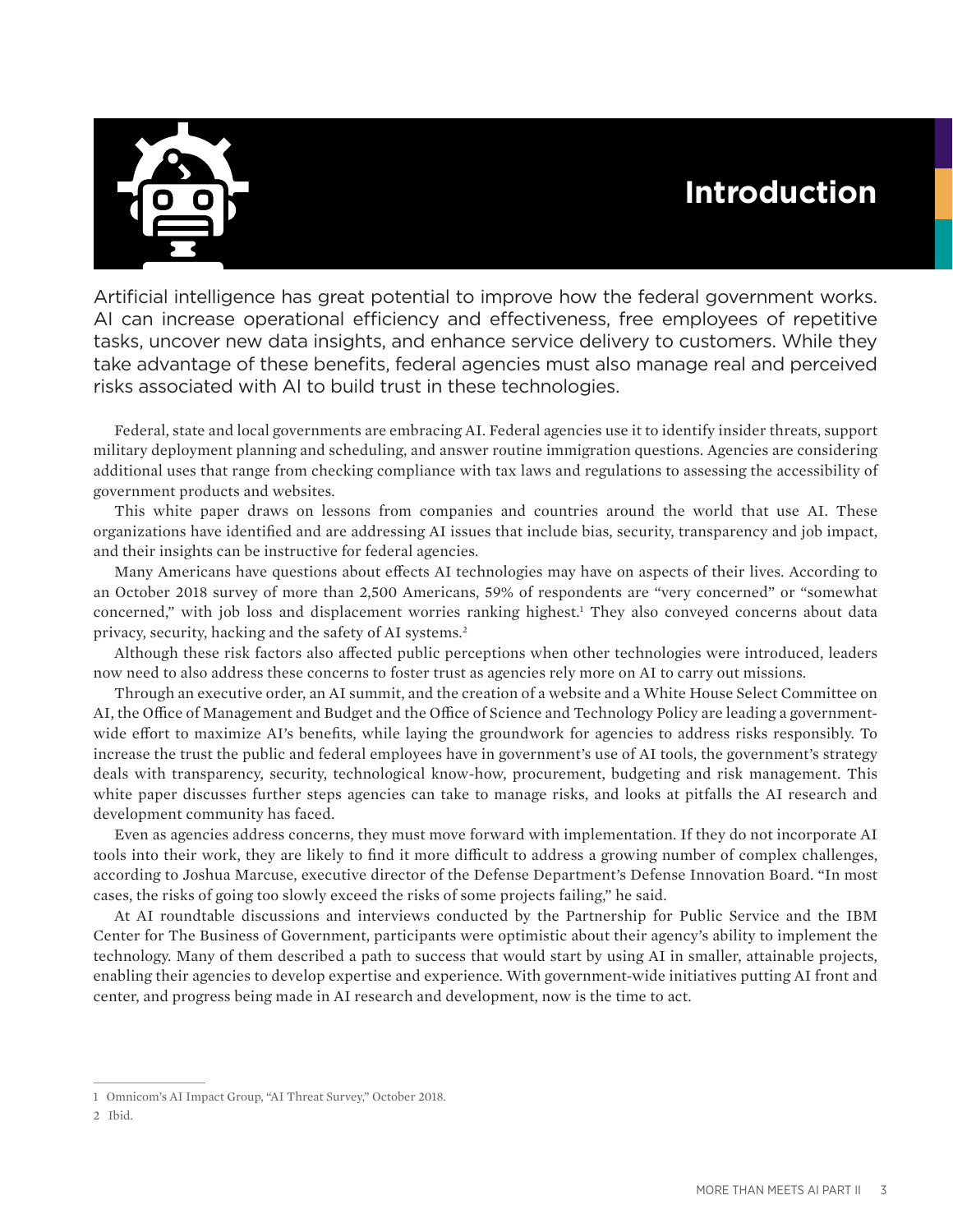# **UNDERSTANDING AND ADDRESSING AI RISKS**



As agencies integrate AI into their work, they will have to pay attention to issues ranging from the ethical to the practical. Top challenges include bias, security, transparency, employee knowledge about AI technology, and federal budget and procurement processes. Each of these challenges is discussed below, along with recommendations for how agencies could address potential concerns and develop strategies to mitigate them.

It is important for federal organizations to move forward with implementing AI technologies as they address AI's risks. Their approach to lessening AI risks also must evolve rapidly if they hope to use AI to address government's most pressing challenges.

## **Bias**

Bias in AI outcomes can stem from a number of issues, including poorquality data, limited amounts of data or data that doesn't fully represent all aspects of a matter. Knowing that biased data may lead to biased results, agencies need to pay special attention to what information is being used with these new technologies. AI technology is "trained" on data, yet not all the information that has been collected over the years is necessarily of the highest quality. "Because AI tools are data-driven, there is the issue of bias and latent bias—hidden, unknown and unwanted—in data," said Michael Garris, senior computer scientist at the National Institute of Standards and Technology.

A machine by itself could forge ahead churning out results that are biased or inconsistent with the organization's values. When humans trained in data analysis work with an AI tool, they could evaluate if the outputs generated are inconsistent with expected results or the values

of the organization. "A human in the loop could see if what the machine is producing resonates with what we as a society are comfortable with," said David Bray, executive director at the People-Centered Internet coalition and senior fellow with the Institute for Human-Machine Cognition.

For example, a Toronto-based startup developing an AI tool that analyzes speech patterns to diagnose neurological disorders, such as Alzheimer's, inadvertently trained the product on the speech of one group of individuals: native English speakers speaking the local Ontarian dialect. As a result, the speech-analysis tool was biased against speakers whose first language was not English, identifying variations in pronunciation or inflection as signs of Alzheimer's.3 These results, and others built on

3 Dave Gershgorn, "If AI is going to be the world's doctor, it needs better textbooks," Quartz, Sept. 6, 2018. Retrieved from http://bit.ly/2MZPEC5

them, could institutionalize such biases into the future.

To address AI bias, federal organizations need employees with technical acumen and data analysis and interpretation skills who can detect data bias and inaccuracies. Experts in government need to understand the theory behind AI, how the algorithms work and how conclusions are reached. Under the White House's February 2019 AI executive order, National Institute of Standards and Technology researchers are exploring ways to test and measure AI security and trustworthiness. As part of its task, the agency is working with international partners to explore the potential for global AI standards. These and similar efforts should include creating a framework for assessing bias.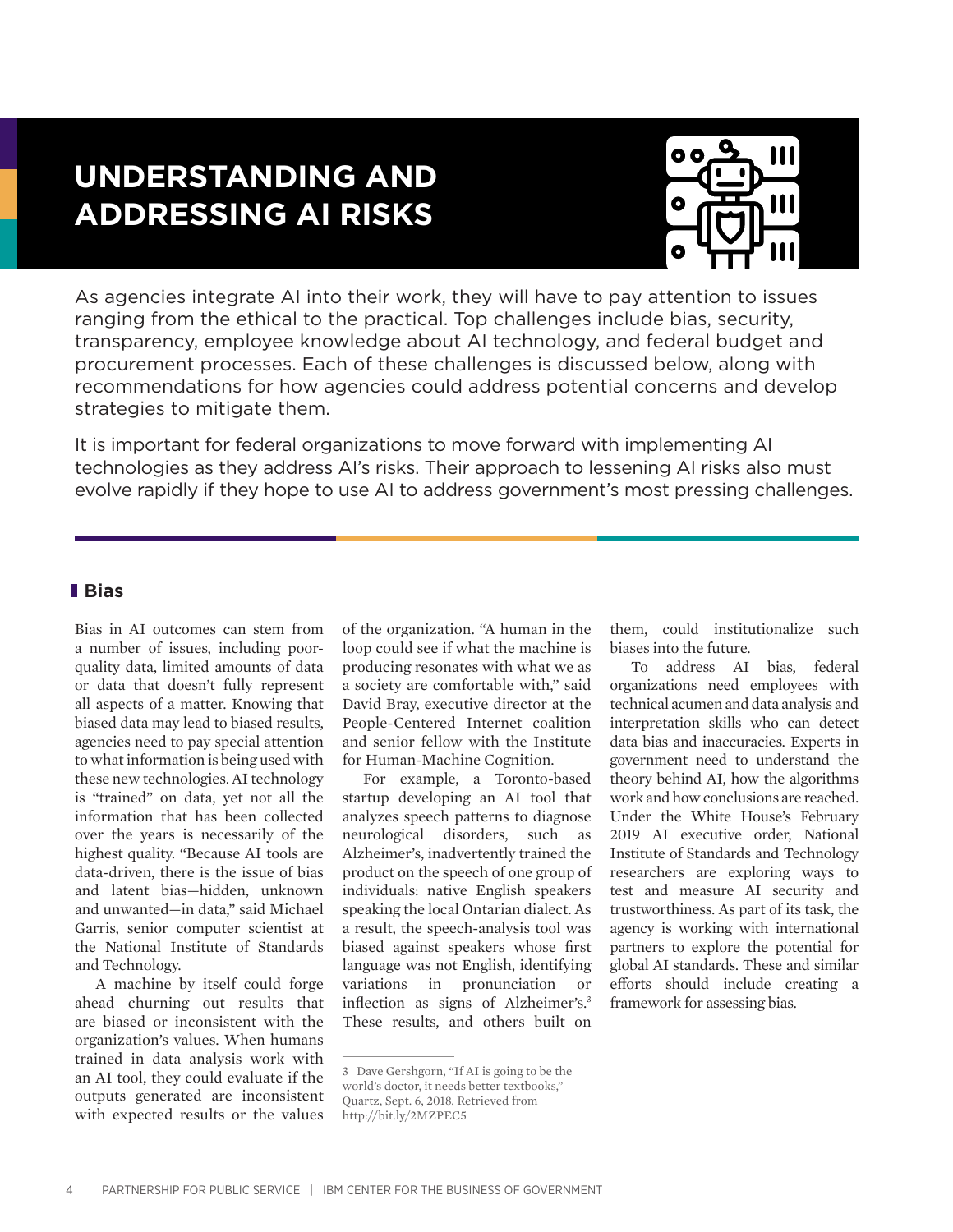#### **Security**

As with any IT product or service, AI needs strong cybersecurity to protect against vulnerabilities and threats from bad actors. However, AI's potentially widespread impact amplifies cybersecurity concerns. If AI systems "are driving cars, fighting wars, and the like," hackers who can compromise these systems "have greater capacity to do enormous damage more quickly," according to "Machine Learning for Policymakers," a 2017 Harvard University research paper.<sup>4</sup>

AI is vulnerable in several ways if designed without proper security measures. Attacks could alter AI training data or introduce corrupted or incorrect data that changes the conclusions of the AI tool. Hackers also could act to reveal personally identifiable information in the data on which an AI tool was trained.

With security paramount, the Defense Department is investigating how to safeguard AI technology from attacks. In a 2018 strategy, the department committed to fund research and development of reliable and secure AI systems, but more work is needed to evaluate the security of AI technologies.<sup>5</sup> Right now, "the science of measuring AI security doesn't exist," said Jason Matheny, director of Georgetown University's Center for Security and Emerging Technology. Observers with technology backgrounds suggest methods for protecting the technology that include assigning human beings to monitor AI for integrity and attacks and enlisting employees to purposely attack systems

to identify and fix vulnerabilities.

Our government and governments in other countries could share knowledge and lessons learned, as security concerns are global in nature. Tim Clement-Jones, a former chair of the Artificial Intelligence Committee in the United Kingdom's House of Lords, indicated that given these interconnected security implications, government has to ensure data safety and "spend some time reassuring people that our cybersecurity is very much up to scratch."

#### **Transparency**

With AI, agencies have the ability to accomplish activities more quickly and accurately; by making AI transparent, users can learn how and why the tool arrived at a conclusion and what data the AI technology used. Lack of transparency can pose issues when people want an explanation for why decisions were made. "Most of the AI decision-making process today is a 'black box' to non-AI experts, and even to some AI experts," according to the National Science Foundation.<sup>6</sup> Some AI algorithms are proprietary; others are so complex that it is hard to explain, or for people to understand, how conclusions were reached.

Without clarity about how AI produces its recommendations and conclusions or understanding from employees as to how to explain results derived from AI technology, governments may risk losing the public's trust and could, for example, face challenges similar to the one a Texas school district confronted over

using AI for teacher evaluations (see text box below).

> Between 2011 and 2015, the Houston Independent School District used a private company's AI algorithm to evaluate teacher performance and, in some cases, to determine which employment contracts to terminate or renew. Although the system used existing data on instructional practices, professional expectations and student performance, the teachers' union filed a lawsuit arguing the system was not transparent because teachers could not find out how the algorithm scored their performance or came up with recommendations for personnel actions.

> Court filings alleged these evaluations led to dozens of teachers being terminated from the school district, yet the AI system developer would not share the proprietary formula used for weighing and scoring their performance. The school district agreed to discontinue using the AI tool.<sup>7</sup>

> 7 Shelby Webb and John Harden, "Houston ISD settles with union over controversial teacher evaluations," Houston Chronicle, Oct. 12, 2017. Retrieved from http://bit.ly/2Iq3Ccx

The AI research and development community recognizes that transparency will promote trust in AI systems. Researchers are looking into explainable AI and making AI algorithms and results less of a black box. This will enable governments and others that incorporate AI into their processes to respond to questions about the decisions involving AI technology.

Some agencies, such as the Defense Advanced Research Projects Agency and National Science Foundation, have funded research into explainable AI. This could help users "understand, appropriately trust, and effectively

<sup>4</sup> Ben Buchanan and Taylor Miller, "Machine Learning for Policymakers: What It Is and Why It Matters," Harvard Kennedy School, June 2017, 39. Retrieved from http://bit.ly/2UrMWrB

<sup>5</sup> Department of Defense, "Summary of the 2018 Department of Defense Artificial Intelligence Strategy," Feb. 12, 2019, 8. Retrieved from http://bit.ly/2P417h9

<sup>6</sup> National Science Foundation, "Learning Mathematical Concepts and Computational Thinking through Explainable Artificial Intelligence in a Simulation-based Learning Environment," Sept. 11, 2018. Retrieved from http://bit.ly/2JIA7oz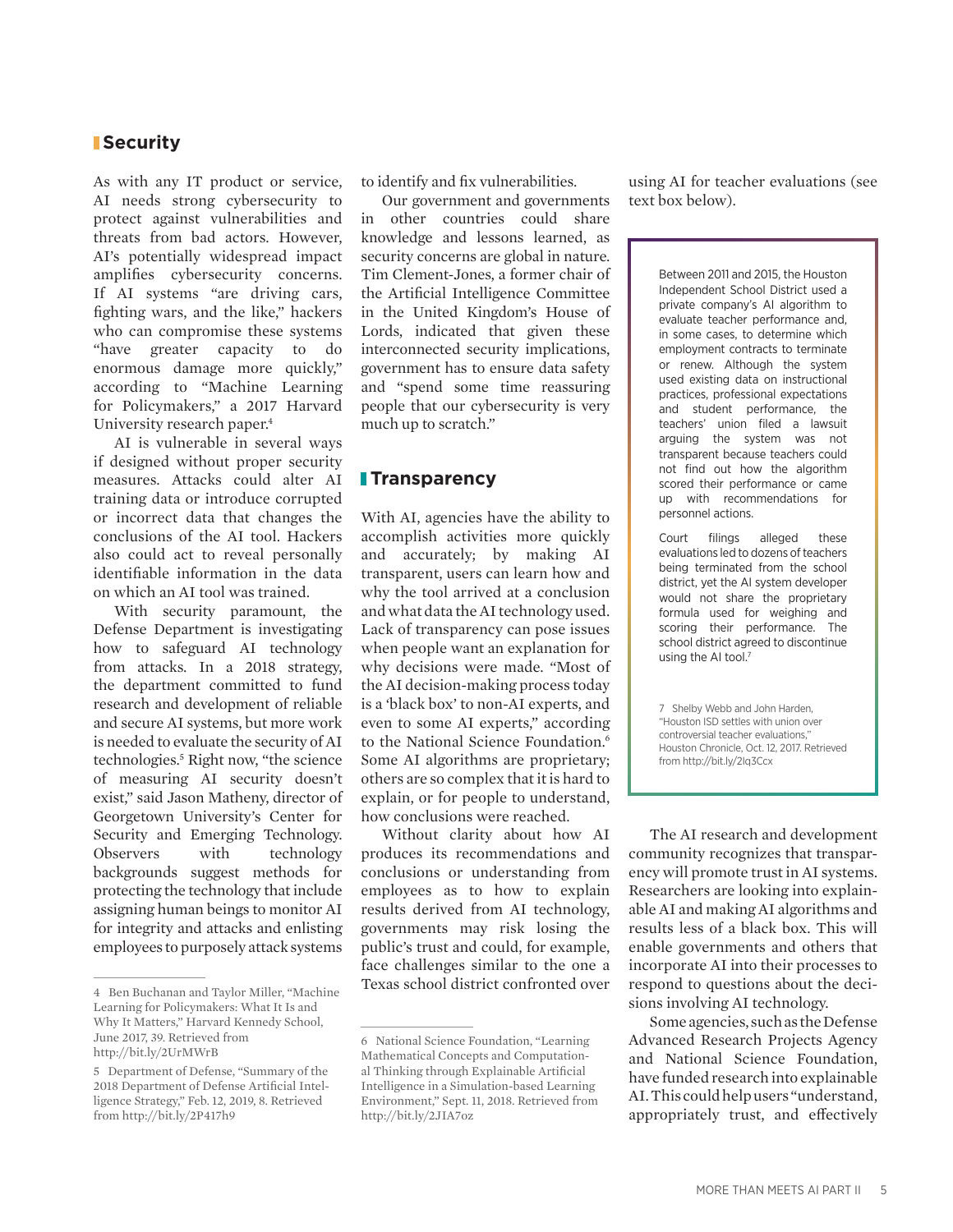manage an emerging generation of artificially intelligent machine partners," according to DARPA.<sup>8</sup> Related research on explainability involves adding interpretability to AI technology to help address ways that AI algorithms can be seen as black boxes; such results can occur when users lack insight into a decision, or redress if they believe a decision was wrong, or when the complexity of AI is nearly impossible to explain. And the Centers for Medicare and Medicaid Services hopes to acquire AI tools that could "explain AI predictions to clinicians and patients to build trust and drive transparency," seeking ways to predict hospitalizations and medical problems.9

### **Employee Knowledge**

Maximizing AI benefits while managing AI risks hinges on hiring or training employees who understand and use the technology responsibly. Getting enough of the workforce up to speed is critical, but government often faces funding and other challenges—and often falls short on AI training and education, according to several participants in recent Partnership and IBM Center AI roundtables. Echoing comments by other participants, Lee Becker, chief of staff at the Department of Veterans Affairs' Veterans Experience Office, said, "In the context of AI, our dedicated employees may feel like they do not have the necessary skills to address issues that may come up. By investing more in providing AI-related training to our existing employees, they could help agencies use the AI technology to achieve

Over the years, Congress has called for transparency in numerous areas before AI came on to the scene, leading to practices that have become institutionalized in our society. For example, the 1970s law that established fair lending practices set transparency requirements for financial service providers that issue credit. Providers are now required to explain certain adverse decisions to credit applicants, such as denying credit or changing the terms of an existing arrangement. For most adverse credit actions, the applicant must receive—in writing, within 30 days—the reasons for the denial. This improves applicants' ability to get credit in the future by, for example, changing their spending habits.

Lawmakers recognized that "explainability"—a term of art in AI—was critical for maintaining Americans' trust in financial institutions. If agencies use AI to make consequential decisions, transparency will be important to retain taxpayers' trust.

greater impact for the American people."

The federal government should emphasize expertise in technical, digital and data skills. It should provide extensive and ongoing training to employees so they can create, understand, manage and work with AI technology.

At the outset, even small changes, such as educating employees on key AI terms and definitions, could be beneficial for increasing transparency. "Employees need to learn to communicate about AI algorithms so that people can understand what the tool does," said Dorothy Aronson, chief information officer at the National Science Foundation.

#### **Federal Budget and Procurement Processes**

Outdated federal acquisition and budget processes prevent agencies from buying and deploying new technology quickly and efficiently. Since most agencies start budgeting two years in advance, they often do not have the flexibility or "clairvoyance" to buy the newest technologies, said Aronson, CIO at the National Science Foundation.

Additionally, the typical acquisition process involves purchasing a finished product or service, yet many AI applications are iterative, improving over time through experience with more and more data and evolving with technological advances. The rapid pace of AI development and improvement can leave government lagging behind, as has been the case with the introduction of many emerging technologies in the past. "AI is transforming economic and social sectors deeper and faster than expected," according to a conference paper by the Organization for Economic Co-operation and Development, an international economic organization with 36 member nations, including the U.S. "AI is moving fast, so should governments," the paper stated.10

As with other technology innovations, agencies should obtain what they need for AI by taking full advantage of the tools and flexibilities available in the budget and procurement processes. For example, agencies could use "try before you buy" acquisitions that allow them to experiment with new tools on a small scale, or staged contracts to evaluate proposals and pilot tools before investing in full.

<sup>8</sup> Defense Advanced Research Projects Agency, "Explainable Artificial Intelligence (XAI)," August 2016. Retrieved from http:// bit.ly/2IsWagV

<sup>9</sup> Centers for Medicare and Medicaid Services, "AI Health Outcomes Challenge Launch Stage Judging Criteria," 2019. Retrieved from http://bit.ly/2Ktu6MZ

<sup>10</sup> Organization for Economic Co-operation and Development, "AI: Intelligent Machines, Smart Policies Conference Summary," 2018. Retrieved from http://bit.ly/2G3hiIq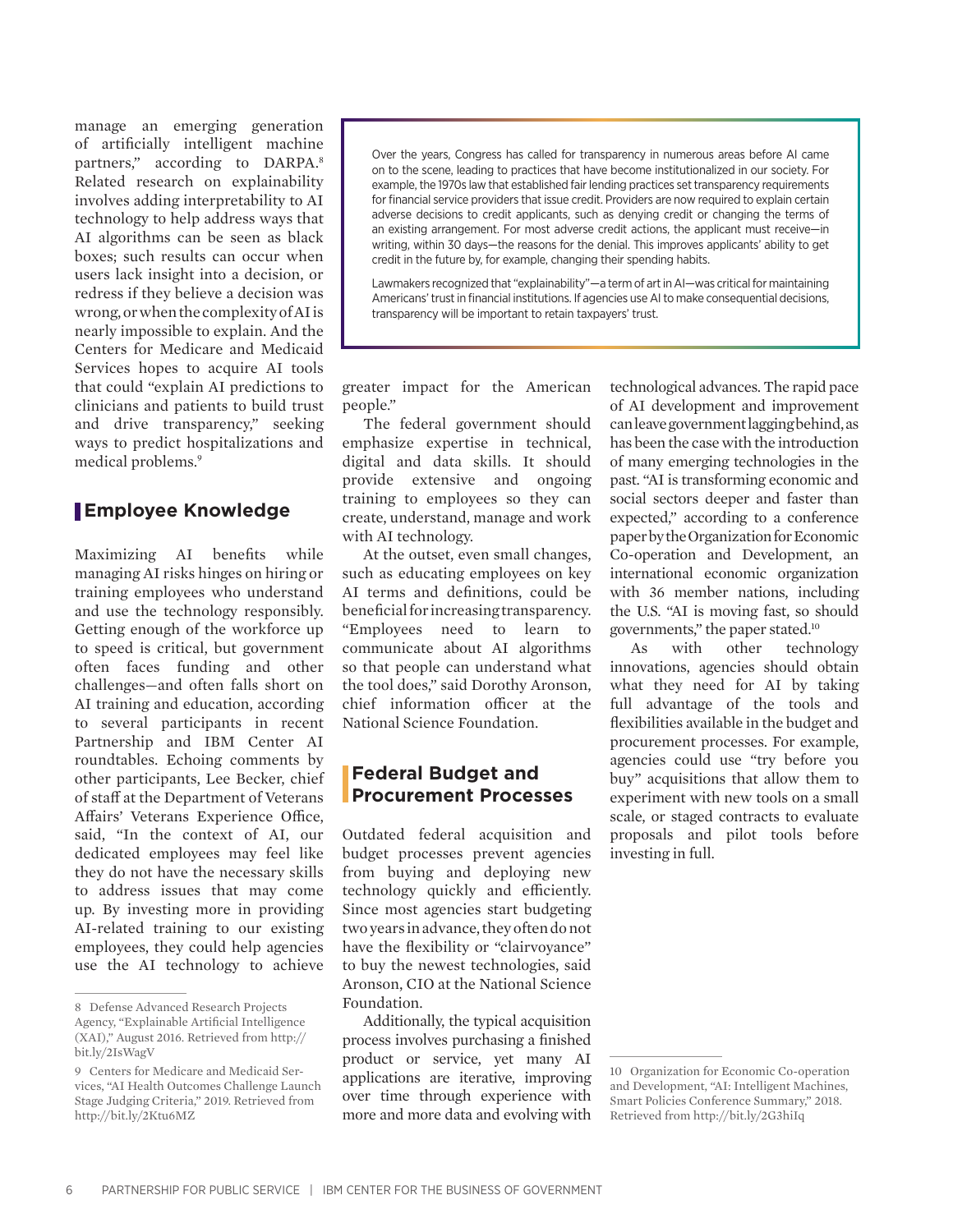

# **CASE STUDY LESSONS FROM CANADA ON MAXIMIZING AI BENEFITS AND MANAGING RISKS**

As the U.S. government aims to assess and mitigate AI risks, agencies can look to international models. The AI research and development community considers Canada to be at the forefront among governments at managing AI risks. The Canadian government has taken steps to ensure its departments and agencies have tools, rules and people to use AI responsibly. As our government adopts AI, it should enable agencies to buy tested and trusted AI products and create effective ways to identify and manage potential risks. Additionally, government should equip enough of the workforce—especially those working with AI directly—with knowledge and skills to use the technology well.

Based on the Canadian government's experiences, U.S. government agencies will need to balance regulation and oversight with support for private sector research, development and innovation. Canada's example outlines potential tools, rules and people issues for consideration.

## **Tools: Simplify Buying Credible AI Products**

To procure AI faster and more efficiently, the Canadian government in September 2018 released a list of more than 70 suppliers proficient in AI and AI ethics.<sup>11</sup> The government deemed these qualified vendors to have delivered a successful AI product or service. They also were required to describe "how they address ethical considerations when delivering AI" by, say, providing examples of "applying frameworks, methods, guidelines or assessment tools to test datasets and outcomes."12

# **Rules: Create a Framework to Assess the Risks of Using AI in Government**

According to an April 2019 Canadian government directive, if a department or agency is using automated decisionmaking in support of service delivery, it is required to assess the associated risks. The government developed four levels of impact an AI tool might have on society and government, ranging from little to no impact that could be "reversible and brief" to very high impact, which might lead to "irreversible" and "perpetual" changes.13 Programs in defense, national security and law enforcement are exempt from the requirement.

For use of AI with little or no impact on service programs, the directive allows for the possibility of automated end-to-end decision-making—in other words, making decisions without human involvement. However, it states that program officials must be able to explain how conclusions were reached. For example, they could provide a frequently asked questions section on the program's or agency's website. At this level, input from AI usually is used for reversible decisions, such as whether to provide clearly needed medical services to veterans for example, gunners who have bad hearing or paratroopers who suffer from knee issues because of their military service, said Chief Technology Officer Marc Brouillard of the Canadian government.

Requirements for AI used by highimpact programs, on the other hand, include a peer review by government

<sup>11</sup> Government of Canada, "AI-IA Artificial Intelligence Source List," Jan. 28, 2019. Retrieved from http://bit.ly/2VCSzV1

<sup>12</sup> Government of Canada, "Invitation to qualify (ITQ) on a source list of suppliers to provide Canada with responsible and effective Artificial Intelligence (AI) services, solutions and products," Oct. 29, 2018. Retrieved from http://bit.ly/2vZdv9K

<sup>13</sup> Government of Canada Treasury Board of Canada Secretariat, "Directive on Automated Decision-Making," Feb. 5, 2019. Retrieved from http://bit.ly/2JEDfA1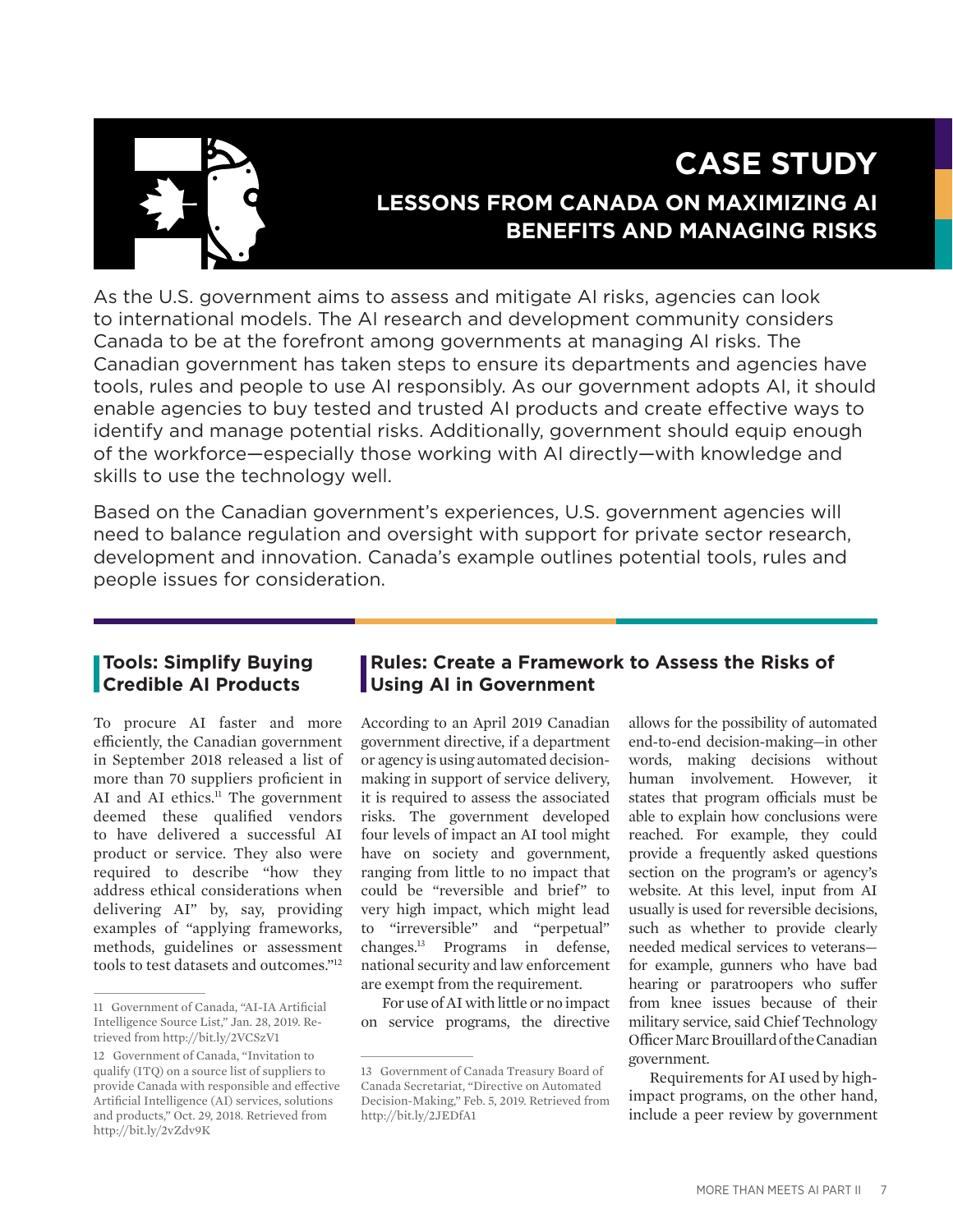experts, academics, nongovernment organizations or other advisory boards; repeated training for employees using the AI tool; and documentation posted on relevant websites describing how the tool works. In addition, a person must make any final decisions based on an AI tool's recommendation.<sup>14</sup>

Depending on the impact level, programs also must disclose to the citizen whether a decision affecting them is made partly or wholly by an AI tool. $15$ 

The directive also addresses AI transparency and the Canadian government's right to access and test proprietary AI systems if "necessary for a specific audit, investigation, inspection, examination, enforcement action, or judicial proceeding."16 Brouillard said this ensures that "if something goes wrong, you can break the glass and see what happened."

16 Ibid.

#### **People: Train Public Servants on How to Use AI Tools**

To address a skills gap and ensure government programs use AI tools responsibly, the Canada School of Public Service, the Canadian government's primary educational institution, in January 2019 launched a pilot cohort of its public sector Digital Academy. It is seeking to improve the digital acumen of public servants at all levels and eventually expanding training to all public employees. The training "will aim to build key digital competencies in data analysis, design, development and automation, disruptive technology and artificial intelligence, and machine learning," according to a government press release.17

Elevating the digital literacy of employees can help them get more comfortable with new technologies. "It can cause stress and angst if

2018. Retrieved from http://bit.ly/2VoBVno

you don't understand artificial intelligence and you are working alongside it," Brouillard said. Aside from providing digital, data and AI skills, the government hopes the training eases concerns by raising awareness among public servants about the current state of AI and other digital technologies, and how they could affect their jobs and even private lives.



Few technological innovations offer the many potential benefits of artificial intelligence. AI tools range from entertaining to productivityimproving to life-saving, from playing poker or creating paintings in Vincent van Gogh's style to transcribing audio to diagnosing diseases or predicting financial fraud.

AI tools also are expected to impact the federal government substantially, with implications for federal systems and structures. To capture the benefits of AI, federal agencies must be prepared to address related

risks. The Office of Management and Budget and Office of Science and Technology Policy should continue to lead efforts to manage those risks, given the technology's potential to transform work government-wide.

The Partnership for Public Service and the IBM Center for The Business of Government hope this white paper will spark conversations in government. Future issues we will consider include defining different approaches to using AI with human oversight in simplifying processes and saving time, relative

to approaches using AI to support complex human decision-making. Canada's experience provides one such model for this shift. Another question on using the technology may be how best to make AI part of agency mission planning and delivery, rather than a separate technology activity loosely linked to agency programs. We will continue our research and discussions into AI and its potential to make government more efficient and effective.



<sup>14</sup> Ibid.

<sup>15</sup> Ibid.

<sup>17</sup> Government of Canada, "Government of Canada launches Digital Academy," Oct. 16,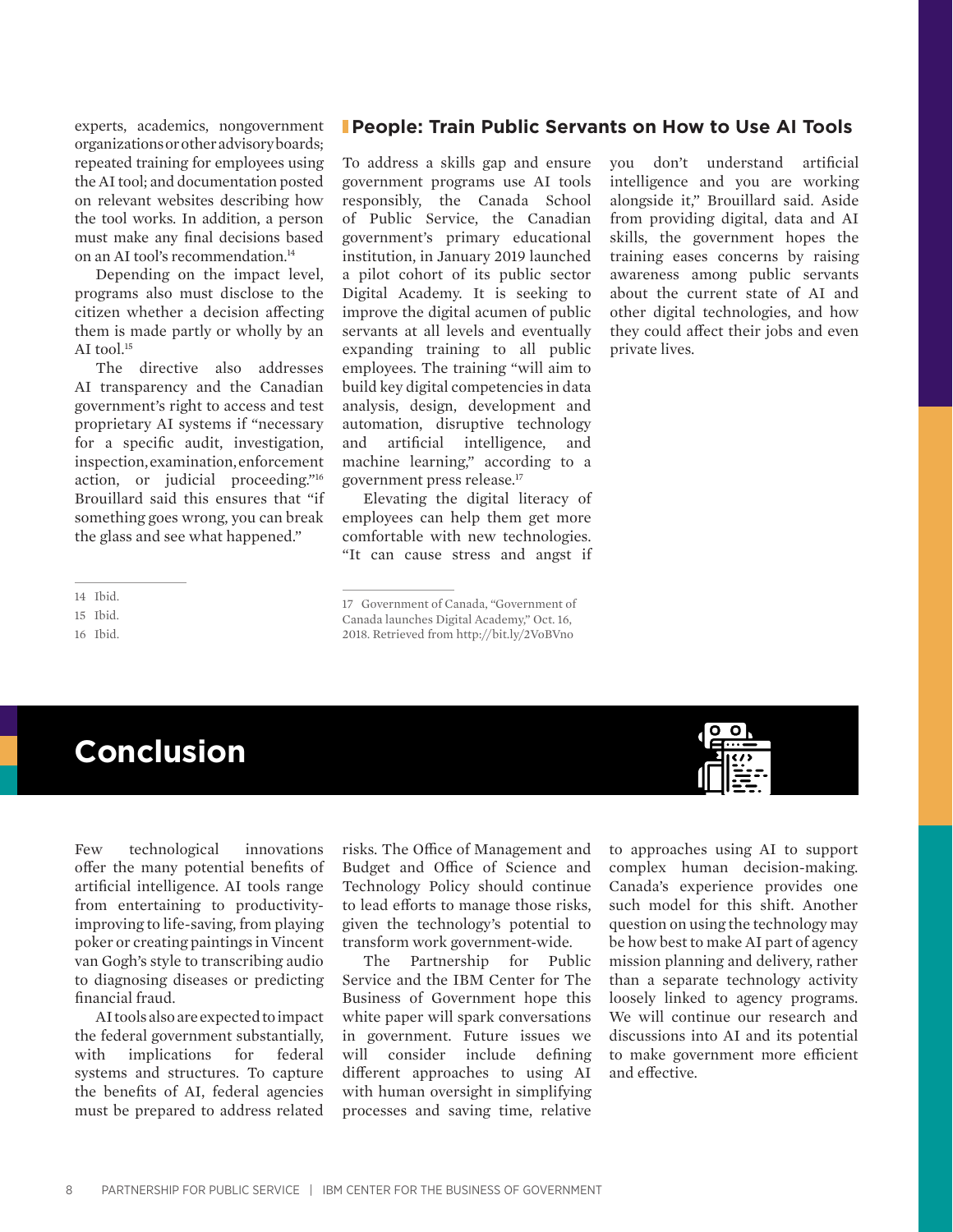## **Appendix I Methodology**

This white paper is part of a multiyear series. The Partnership for Public Service and the IBM Center for The Business of Government previously published two research publications on AI, "The Future Has Begun: Using Artificial Intelligence to Transform Government" in January 2018 and "More Than Meets AI: Assessing the Impact of Artificial Intelligence on the Work of Government" in February 2019.

The information presented here is based on four roundtable discussions

our organizations hosted between July 2018 and May 2019 and interviews we conducted in the spring of 2019. The 68 participants have AI expertise in a variety of sectors and fields. The four roundtable discussions focused on: the potential applications of AI and the types of challenges it best lends itself to solving; the technology's workforce implications; its connectedness with other emerging technologies, including blockchain and cloud computing; and managing AI risks, such as bias, security and transparency.

Our conversations to inform this white paper explored AI ethics, an expansive and hard-to-define topic, according to most interviewees and roundtable participants. Instead of broadly tackling ethics, this paper discusses related subtopics relevant to government agencies, such as bias, security and explainability.

### **On Artificial Intelligence**

The term artificial intelligence refers to machines and software able to perform tasks we typically associate with humans, such as recognizing speech or images, predicting events based on past information, or making decisions. Machine learning, another commonly used term, is a subset of AI that uses large amounts of data and information to continually improve how a system performs a task.

The computing power behind AI enables machines to complete tasks faster than humans, and machines do not tire after hours or days of repetitive tasks. AI is continuing to improve at tasks such as transferring information from paper into computers, answering questions by quickly finding relevant information in large databases or long documents, detecting patterns in troves of data, making decisions about simple queries, and predicting someone's behavior based on past conduct.

# **Appendix II Acknowledgements**

The individuals listed below generously offered their input on the use and potential of artificial intelligence in government. We greatly appreciate their time and counsel. The contents of this white paper do not necessarily reflect the views of those with whom we spoke. Additionally, the views of participating federal officials do not necessarily reflect positions or policies of the federal government or its agencies.

#### **Roundtable Participants**

| Jonathan Alboum, Public Sector Chief Technology<br>Officer, Veritas Technologies LLC                                         | <u>Sariuv Barsky, Deputy, IT Sultware Category Manager,</u><br>Emerging Technologies, General Services Administration                |
|------------------------------------------------------------------------------------------------------------------------------|--------------------------------------------------------------------------------------------------------------------------------------|
| Calvin Andrus, Data Scientist, Central Intelligence Agency                                                                   | Lee Becker, Chief of Staff, Veterans Experience Office,<br>Department of Veterans Affairs                                            |
| Natasha Amonkar, Intern, Office of the Chief<br>Procurement Officer, Internal Revenue Service,<br>Department of the Treasury | Anita Blair, Fellow, National Academy of Public<br>Administration                                                                    |
| Angela Bailey, Chief Human Capital Officer, Department<br>of Homeland Security                                               | James-Christian Blockwood, Managing Director,<br>Strategic Planning and External Liaison, Government<br><b>Accountability Office</b> |

Sandy Barsky, Deputy, IT Software Category Manager,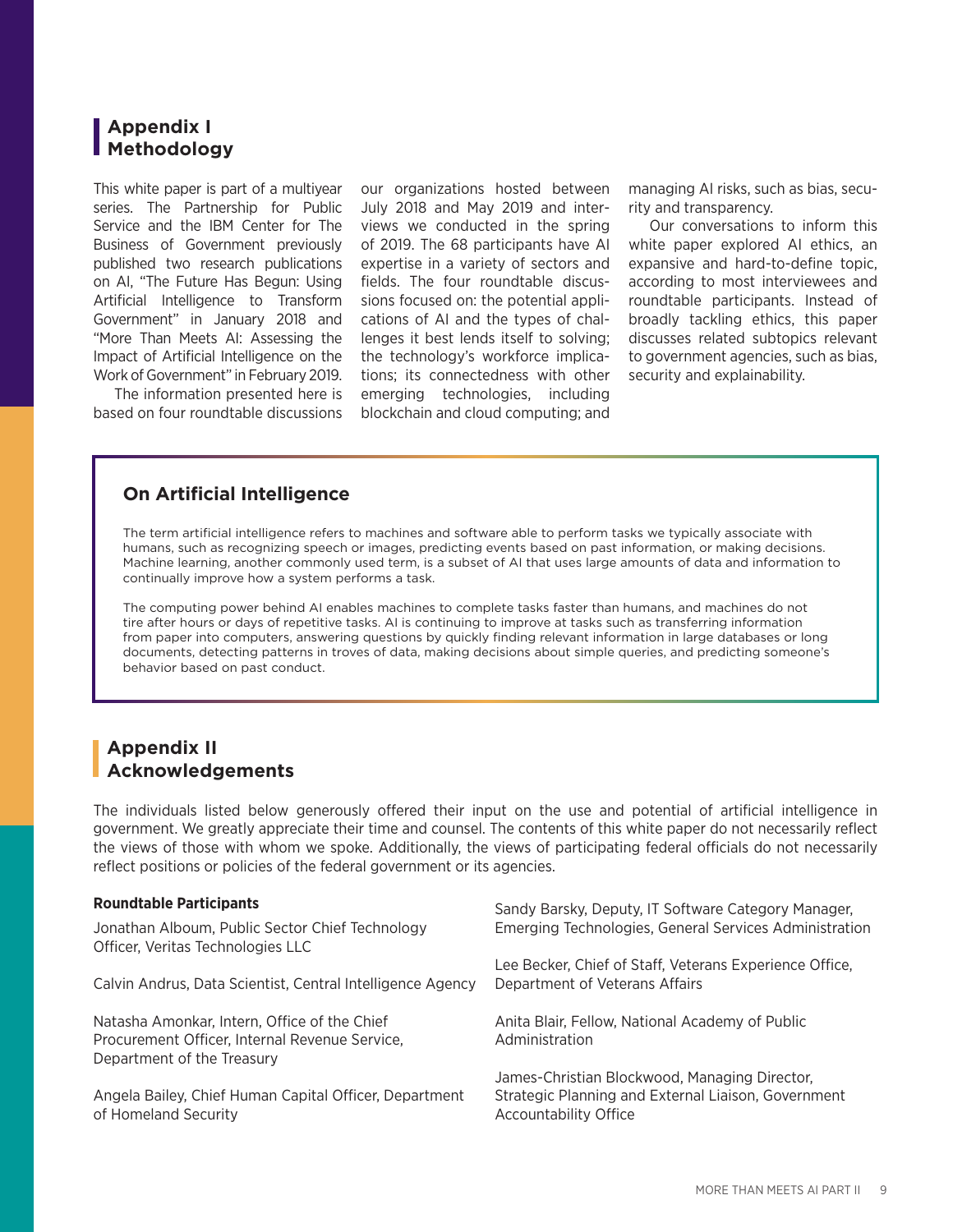Marc Brouillard, Chief Technology Officer, Government of Canada

Alana Cober, Branch Chief, Office of the Chief Human Capital Officer, National Aeronautics and Space Administration

Michael Conlin, Chief Data Officer, Department of Defense

Stacey Dixon, Director, Intelligence Advanced Research Projects Activity, Office of the Director of National Intelligence

R. David Edelman, Director, Project on Technology, Economy and National Security, Massachusetts Institute of Technology

Simona Folescu, Manager, Emerging Trends Program, Center for the Study of Intelligence, Central Intelligence Agency

Mark Forman, Vice President and Global Head, Public Sector, Unisys

Michael Garris, Senior Computer Scientist, National Institute of Standards and Technology, Department of Commerce

Alexandra Givens, Executive Director, Georgetown University Institute for Technology Law and Policy

Karyn Gorman, Privacy Analyst, National Highway Traffic Safety Administration, Department of Transportation

Joseph M. Greenblott, Associate Director, Analysis Division, Office of Planning, Analysis and Accountability, Office of the Chief Financial Officer, Environmental Protection Agency

David Grier, Technology Principal and Chief Technology Officer, Djaghe LLC

Benjamin Isaacoff, The Optical Society and SPIE Arthur H. Guenther Congressional Science and Technology Fellow, Office of Sen. Gary Peters, U.S. Senate

John Kendall, Border and National Security Program Director, Unisys

Sunmin Kim, Technology Policy Advisor, Office of Sen. Brian Schatz, U.S. Senate

Frank Konieczny, Chief Technology Officer, Department of the Air Force, Department of Defense

Varun Krovi, Deputy Chief of Staff and Legislative Director, Office of Rep. Brenda Lawrence, U.S. House of Representatives

Dimitri Kusnezov, Deputy Under Secretary for Artificial Intelligence and Technology, Department of Energy

Ricky Le, Vice President, Information Technology Industry Council

Gregory Little, Team Lead, Business Integration Office, Department of Defense

Jennifer Main, Chief Operating Officer, Centers for Medicare and Medicaid Services, Department of Health and Human Services

Joshua Marcuse, Executive Director, Defense Innovation Board, Department of Defense

Lauren Marshall, Legislative Assistant, Office of Sen. Mark Warner, U.S. Senate

Katharina McFarland, Commissioner, National Security Commission on Artificial Intelligence

Barbara McIntyre, Office of the Director of National Intelligence

Alexander Measure, Economist, Bureau of Labor Statistics, Department of Labor

Oki Mek, Chief Technology Officer, Division of Acquisition, Department of Health and Human Services

Meagan Metzger, Founder and CEO, Dcode

Alan Monico, Procurement Analyst, Department of the Treasury

Daniel Morgan, Chief Data Officer, Department of **Transportation** 

Keith Nakasone, Deputy Assistant Commissioner, Acquisition, Office of Information Technology Category, General Services Administration

Sandeep Neema, Program Manager, Defense Advanced Research Projects Agency, Department of Defense

Thomas Oscherwitz, Senior Advisor and Counsel, Markets Office, Consumer Financial Protection Bureau

Timothy Persons, Chief Scientist, Government Accountability Office

Robyn Rees, Senior IT Advisor, National Science Foundation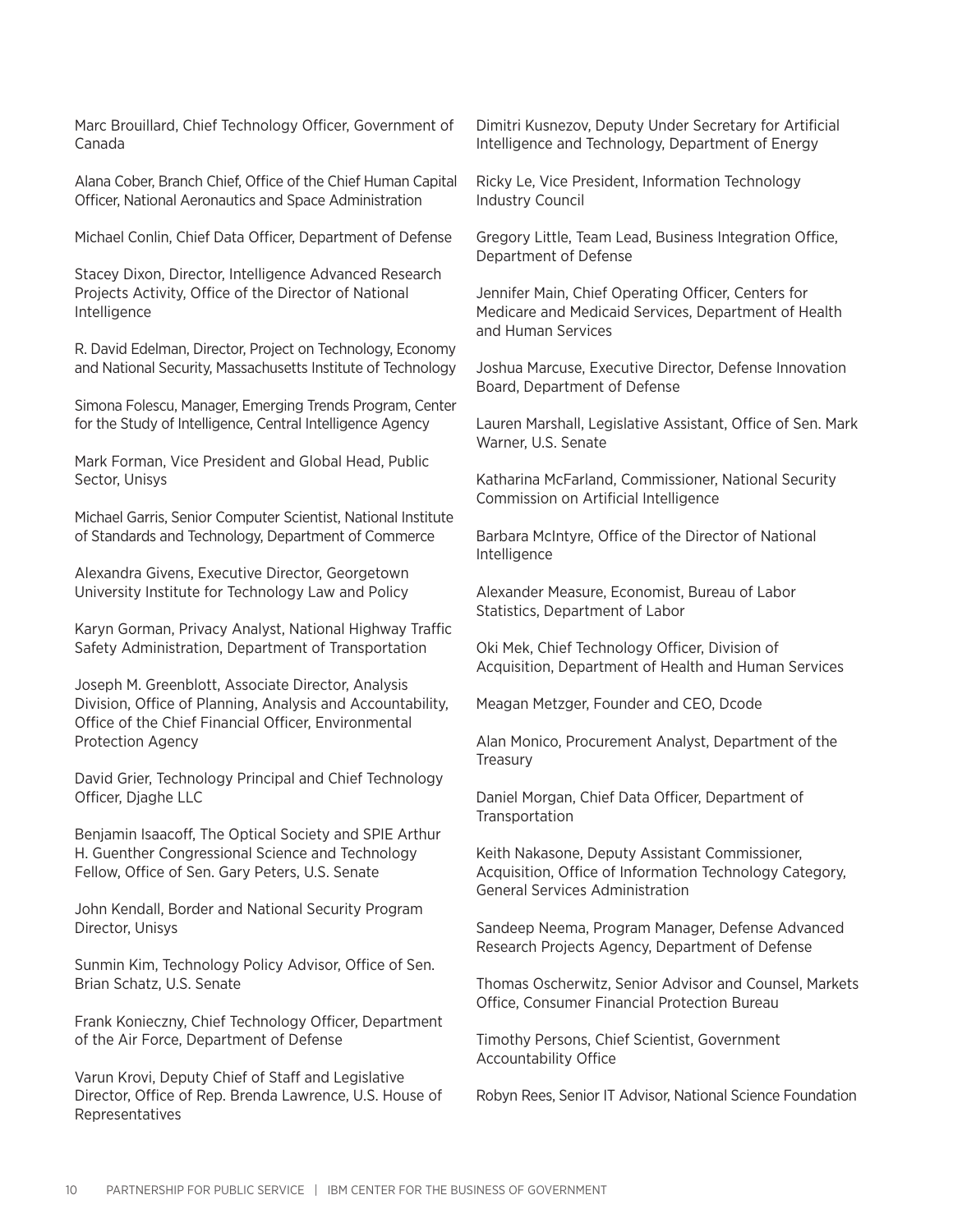Todd Rosenblum, Senior Fellow, Atlantic Council

Todd Rubin, Attorney Advisor, Administrative Conference of the United States

Alan R. Shark, Executive Director, Public Technology Institute (a subsidiary of CompTIA)

Catherine Sharkey, Crystal Eastman Professor of Law, New York University School of Law

Robert Simpson, Deputy Executive Director, Planning, Program Analysis and Evaluation Directorate, Office of Human Resources, U.S. Customs and Border Protection, Department of Homeland Security

Elanchezhian Sivagnanam, Chief Architect, National Science Foundation

Teresa Smetzer, CEO, Smetzer Associates, LLC and Former Director of Digital Futures, Central Intelligence Agency

Jude Soundararajan, Executive Director of Health Information Technology, Social Security Administration

John Sprague, Acting Associate Chief Information Officer for Technology, Data, and Innovation, National Aeronautics and Space Administration

Elham Tabassi, Acting Chief of Staff, Information Technology Laboratory, National Institute of Standards and Technology, Department of Commerce

Peter Tseronis, Founder and CEO, Dots and Bridges LLC

Scott de la Vega, Designated Agency Ethics Official, Department of the Interior

Mitchell Winans, Special Assistant, Office of the Chief Procurement Officer, Internal Revenue Service, Department of the Treasury

Jeremy Wood, Director, Enterprise Architecture, Millennium Challenge Corporation

#### **Interviewees**

Jose Arrieta, Chief Information Officer, Department of Health and Human Services

Alan Arsenault, Chief, Command, Control, Communications, Computers, Intelligence, Surveillance and Reconnaissance Branch, Research and Development Center, U.S. Coast Guard, Department of Homeland Security

Dorothy Aronson, Chief Information Officer, National Science Foundation

David A. Bray, Executive Director, People-Centered Internet coalition and Senior Fellow, Institute for Human-Machine Cognition

Ben Buchanan, Assistant Teaching Professor, Georgetown University School of Foreign Service

Tim Clement-Jones, Member, House of Lords of the United Kingdom

Michael Curtis, Executive Director, GrantSolutions.gov, Department of Health and Human Services

Kevin Desouza, Professor of Business, Technology and Strategy, Queensland University of Technology

Chuck Howell, Chief Scientist for Dependable Artificial Intelligence, The MITRE Corporation

Jason Matheny, Director, Georgetown University Center for Security and Emerging Technology (CSET)

Michael Sulmeyer, Director, Cyber Security Project, Harvard Kennedy School Belfer Center for Science and International Affairs

Lawrence Tabak, Principal Deputy Director and the Deputy Ethics Counselor, National Institutes of Health, Department of Health and Human Services